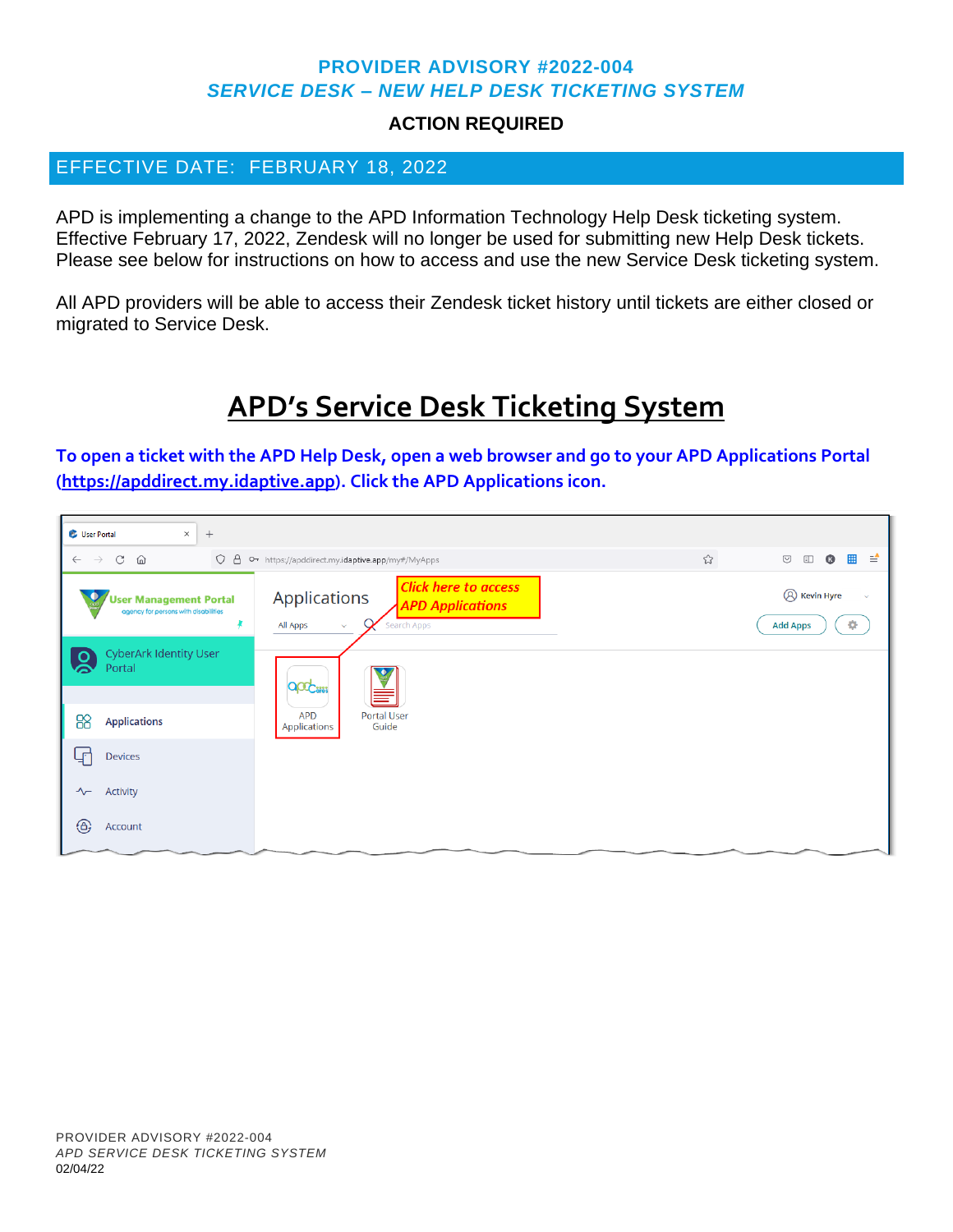### **Click the Service Desk icon to launch the Service Desk app.**



## **Click either of the green New Ticket buttons to open a new ticket or click the tray icon on the left to view existing tickets.**